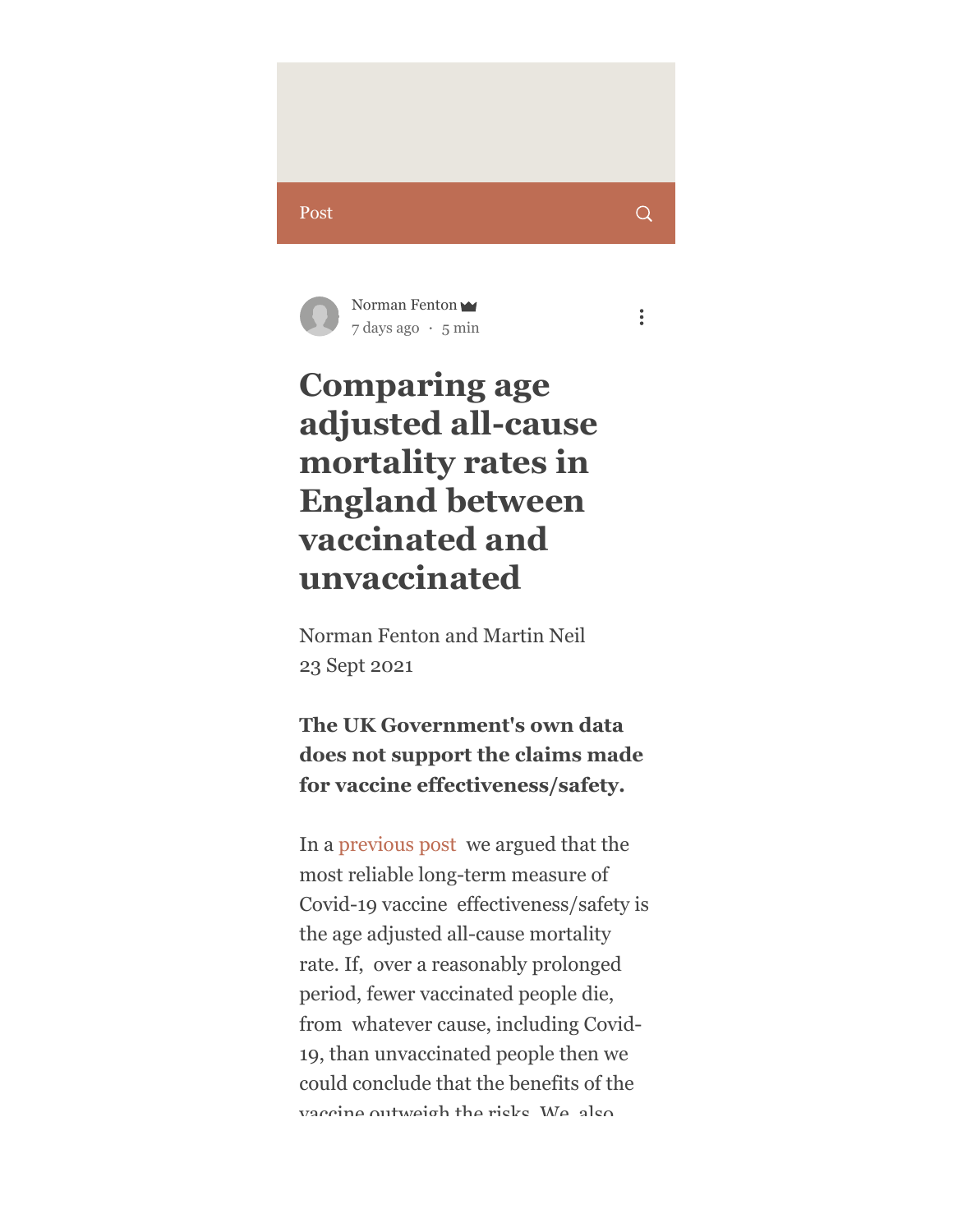vaccine outweight the risks. We also pointed out that, to avoid the confounding effect of age, it is critical that data for each age category is available, rather than the aggregated data because, clearly, aggregated data might exaggerate vaccine mortality rates if more older people, with shorter expected mortality, are included. The UK roll out of the vaccine was executed in descending age order, from older to younger, except very early on in the vaccination programme when the vulnerable young were vaccinated along with the very elderly. As the programme progressed those vaccinated were, on average, older than those who remained unvaccinated and as the roll out proceeded a progressively higher proportion of the residual unvaccinated population are younger.

The latest Office for National Statistics report on mortality rates by Covid vaccination status provides data on all deaths – Covid related and non-Covid related for the period Jan-July 2021 for the unvaccinated and the different categories of vaccinated ('within 21 days of first dose', '21 days or more after first dose', 'second dose'). The ONS data for Covid-19 mortality, is given in Table 4 of the ONS spreadsheet and the ONS data for all-cause mortality excluding Covid-19, is given in Table 5 of the same spreadsheet. Both tables are reproduced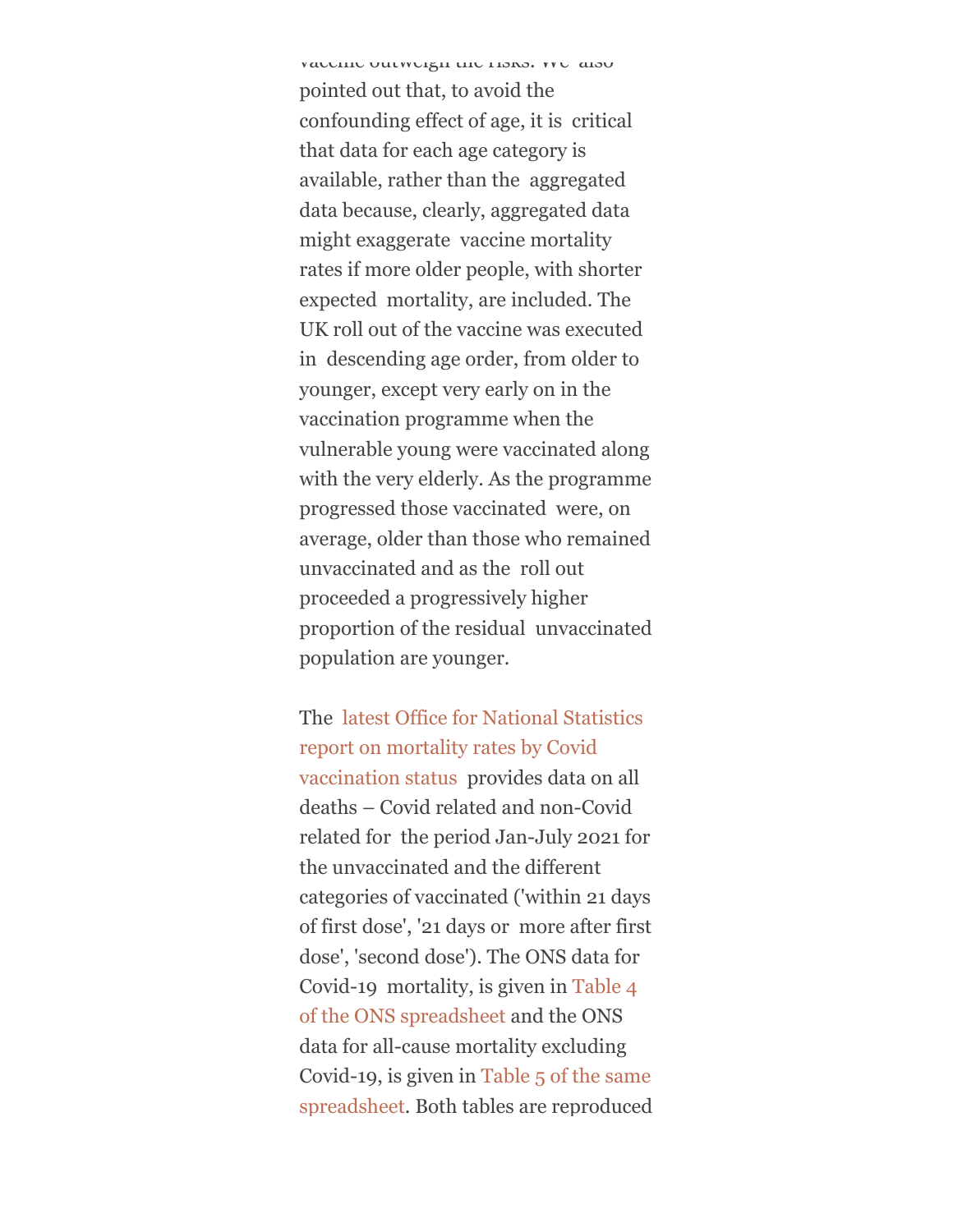at the bottom of this post.

spreadsheet. Both tables are reproduced

We believe there are severe weaknesses and possible errors in the ONS data (see foonote\*\*). But importantly, while it does not provide the raw age categorized data, it *does* provide age standardized mortality rates. This means the ONS have calculated the overall mortality rate in a way which (they believe) adjusts for the confounding effect of age, and this is 'baked into' the mortality rates they have published. However, while they report this age adjusted mortality rate for each of the three separate categories of vaccinated people they do not report it for the combined set of vaccinated people. In our analysis, and in the absence of the actual age stratified data, we compute a population weighted age adjusted allcause mortality rate by using the ONS's published population sizes for each of the three categories of vaccinated. This is not ideal because the ONS age adjusted rates are so opaque and are not 'abolute numbers'. However, in the absence of detailed data this should provide a reasonable estimate of what the ONS age adjusted all-cause mortality rate would be for all unvaccinated if they had bothered to report it. We will call this the 'weighted vaccinated mortality rate'. The data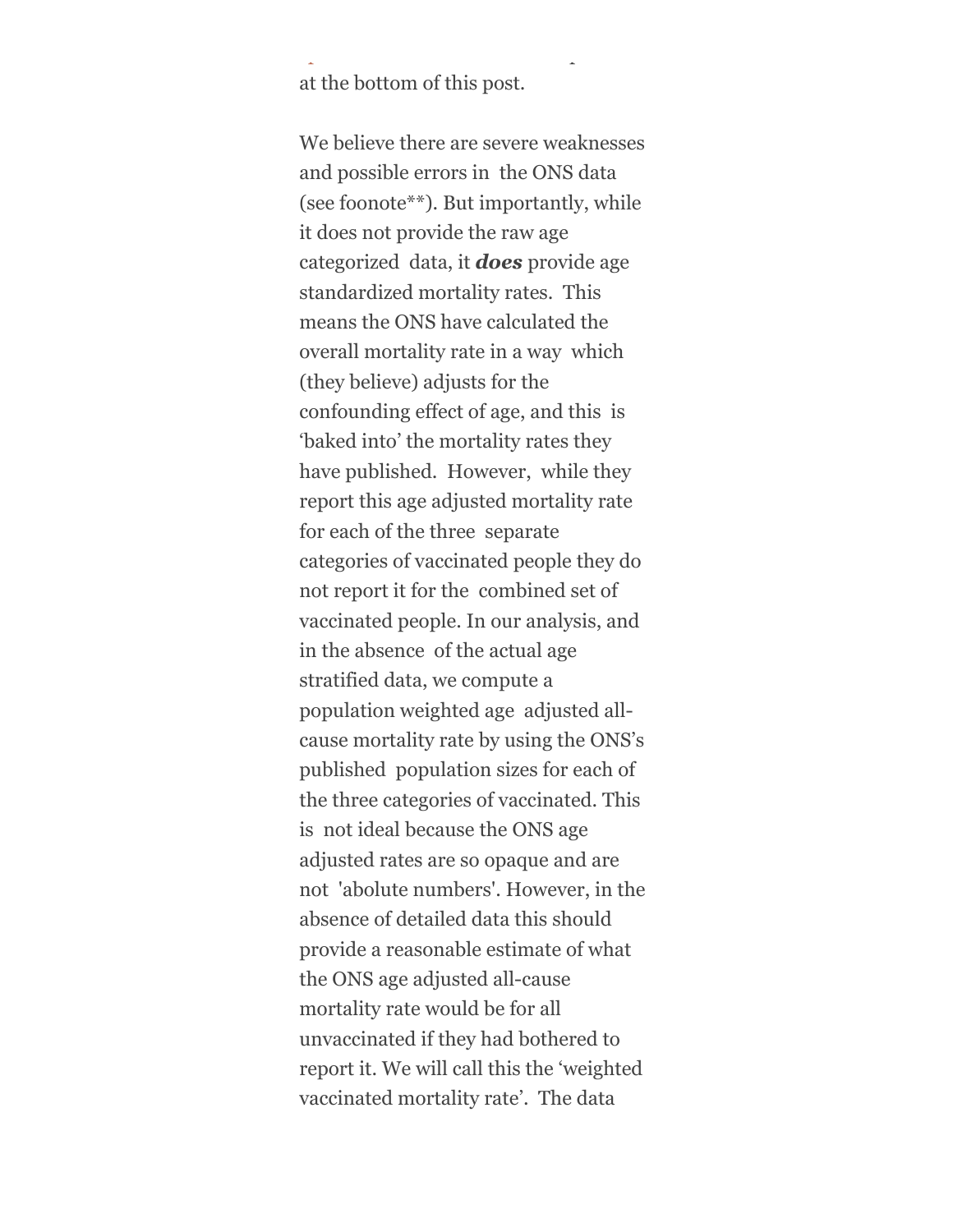table derived from the ONS data and used to compute this rate is given at the end of this post.

**It turns out that, even using this age adjusted mortality rate, the death rate is currently higher among the vaccinated than the unvaccinated.**

The age adjusted mortality rates for vaccinated against unvaccinated for weeks 1 to 26 of 2021 are charted below. Overall, the chart shows that, over time, the weighted mortality rate for the vaccinated has steadily increased and by week 16 (23 April 2021), surpassed that for the unvaccinated.



*Week 1 ends 6 Jan 2021, Week 26 ends 2 July 2021*

The chart suggests a normal seasonal mortality trend for the unvaccinated, with a winter peak on week 6, 12 February 2021, and a steady decline toward summer. In contrast, the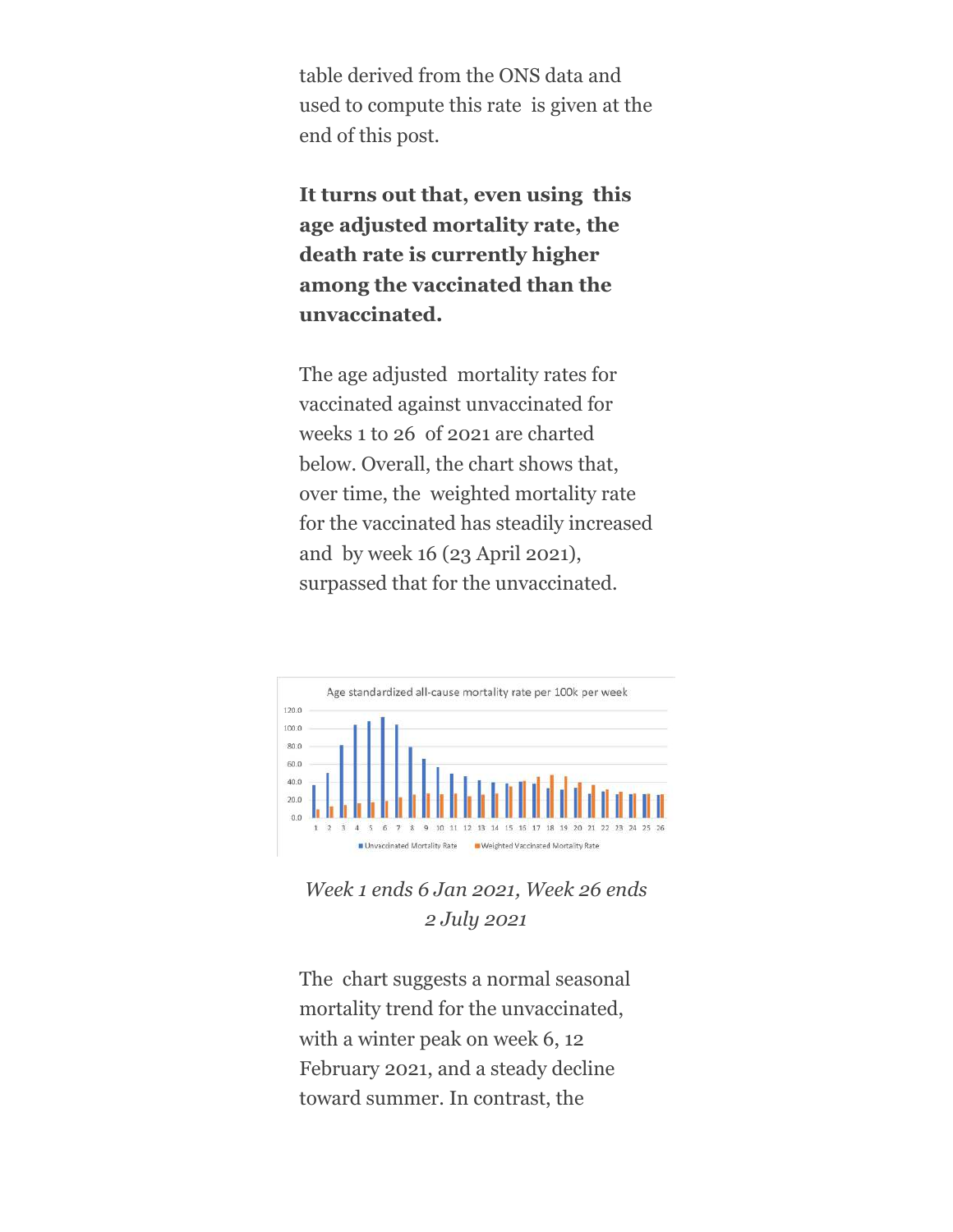pattern for the vaccinated is completely different. From week 24 onwards the mortality rates for the vaccinated and unvaccinated appear to be converging as summer begins.

As the ONS data breaks down the data over time for the three categories of vaccinated (those within 21 days of first dose, those 21 days after first dose, and those after two doses), we can also plot mortality charts for each of these categories. The mortality rate, for week 26, up to 2 July, for the unvaccinated is around 25 deaths per 100,000. But there are big differences between the mortality rates for the different categories of vaccinated deaths. For example, for those after 21 days of first dose, the comparable mortality is around 89 deaths per 100,000 people (a number which has drastically increased since January), while for those vaccinated with two doses there were approximately 15 deaths per 100,000 in the same July period.

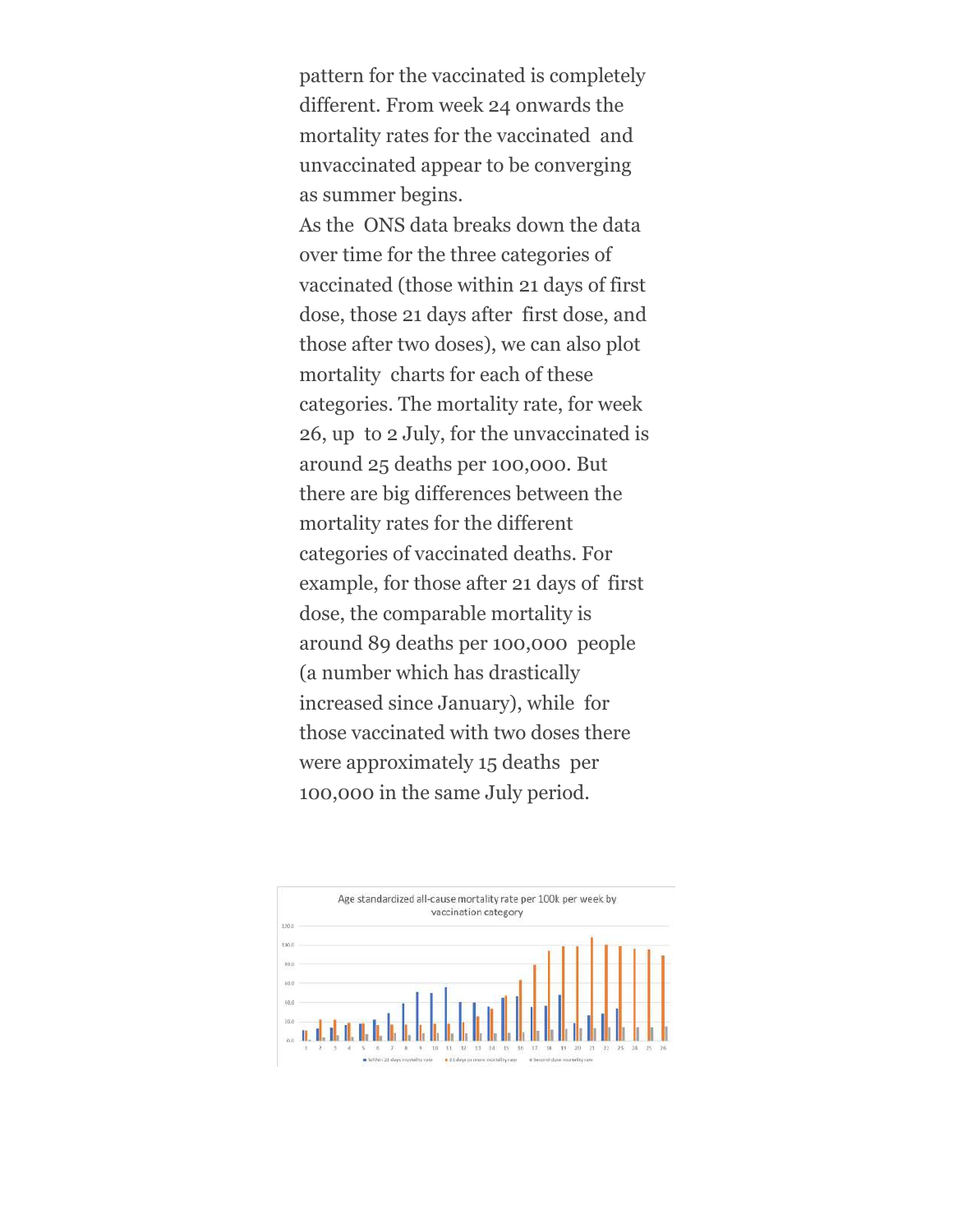The trends for the different vaccination categories are also concerning. In contrast to the unvaccinated, the mortality rates for the vaccinated have initially increased from very low initial values, but then have increased, whilst that for the unvaccinated has decreased. The charts below show these patterns.







Since 19 March the double dose vaccination mortality rate has increased week-on-week more or less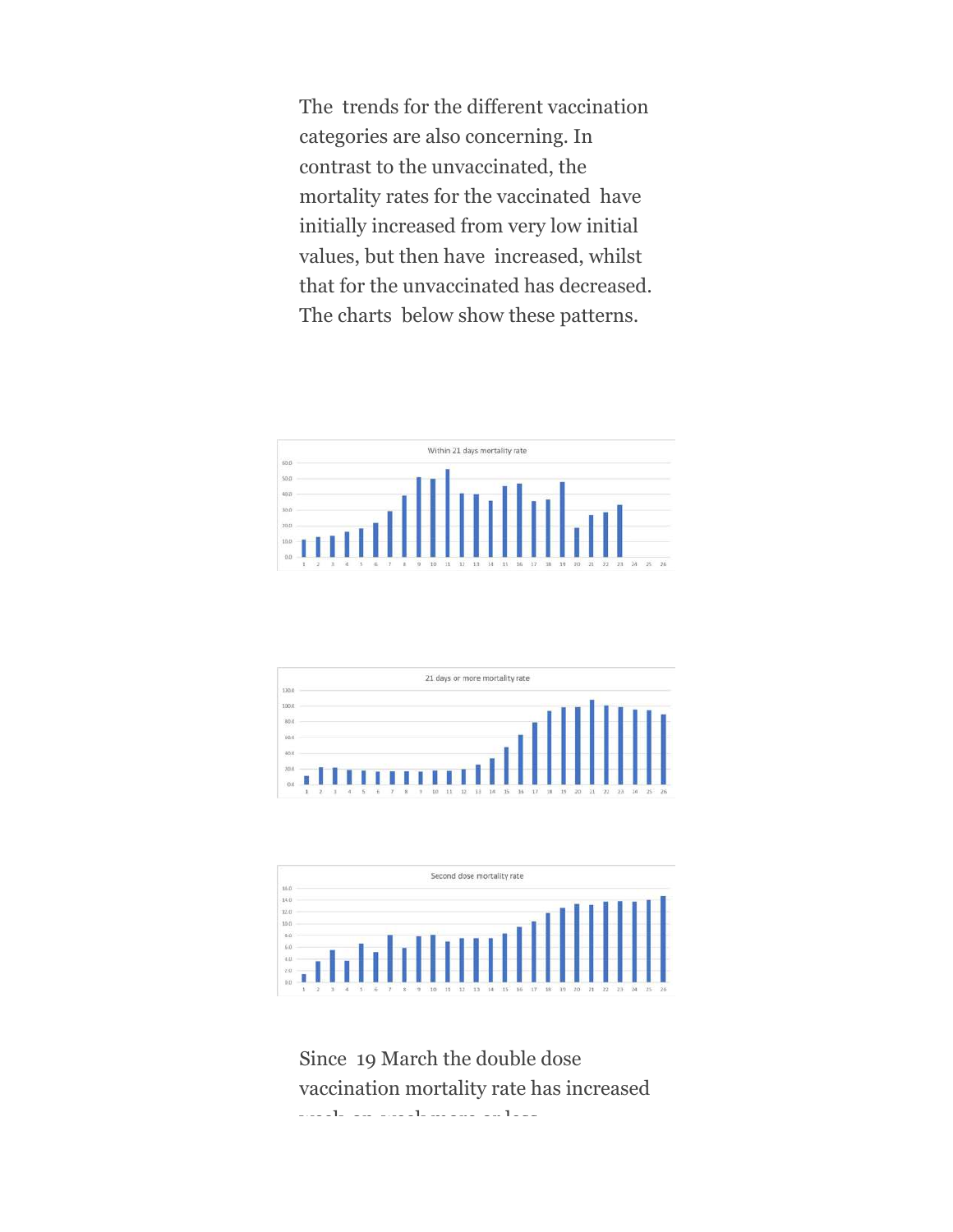week-on-week more or less consistently. The mortality rate for those more than 21 days after first dose increased drastically in the spring (at week 14) and remained high thereafter. Mortality within 21 days of vaccination initially increased but looks to have stabilised, albeit with some noise. We will leave it to clinical colleagues to explain why there are such different patterns.

Because of the limitations and possible errors in the ONS data\*\*, there are many caveats that need to be applied to our crude analysis (including some which are covered in the previous post). **But we can conclude that the ONS's own data does not support the claims made for vaccine effectiveness/safety.** 

It is also important to note that the population of vaccinated people is becoming sufficiently large and representative that the criticality of age adjustment becomes much diminished. We will be doing a follow-up analysis that takes account of this.

 \*\*Potential limitations and errors in the ONS data (with thanks to Clare Craig for identifying some of these)

• Does not provide the raw age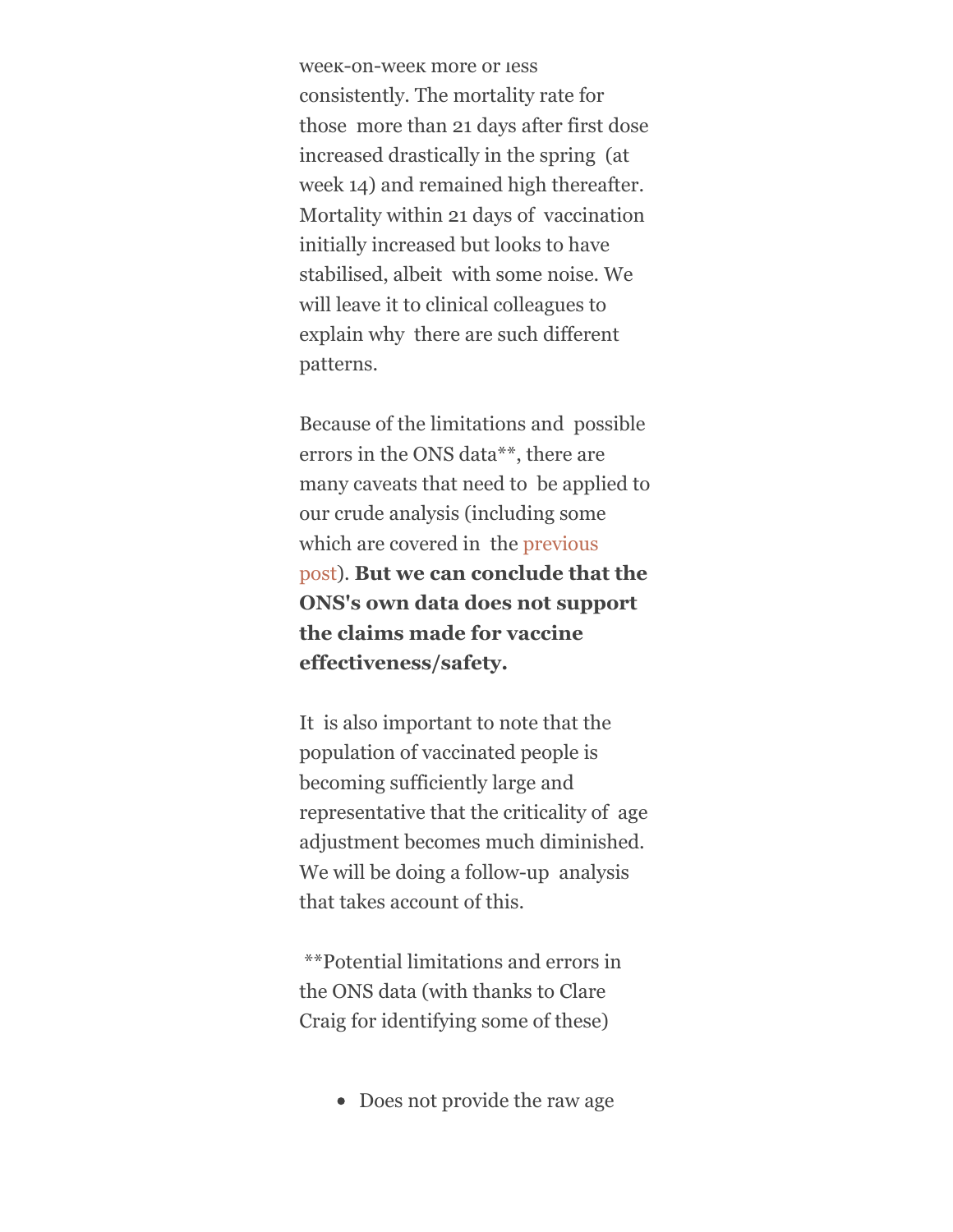categorized data.

- The age standardized score used by ONS relies on the 2011 census data to determine the population proportions in each age category. These proportions have changed since 2011 and, as we noted in this article, these differences can significantly change the results.
- There are inconsistencies in vaccination numbers between the ONS data and the National Immunisation Management Service (NIMS) data. For example, by week 26 NIMS has 28.1 million people over 18 who have had second does, but ONS has only 23.3 million.
- The ONS total population is 16.6 million short of the whole population. Only 12.6 million are under 18 so the remaining 4 million are omitted for some other reason.
- The rates in the unvaccinated on 8th Jan are lower than the double vaccinated in summer. Also, on 8th January only 12% of over 65 year olds had been vaccinated, so the unvaccinated population should have had a death rate very similar to background levels.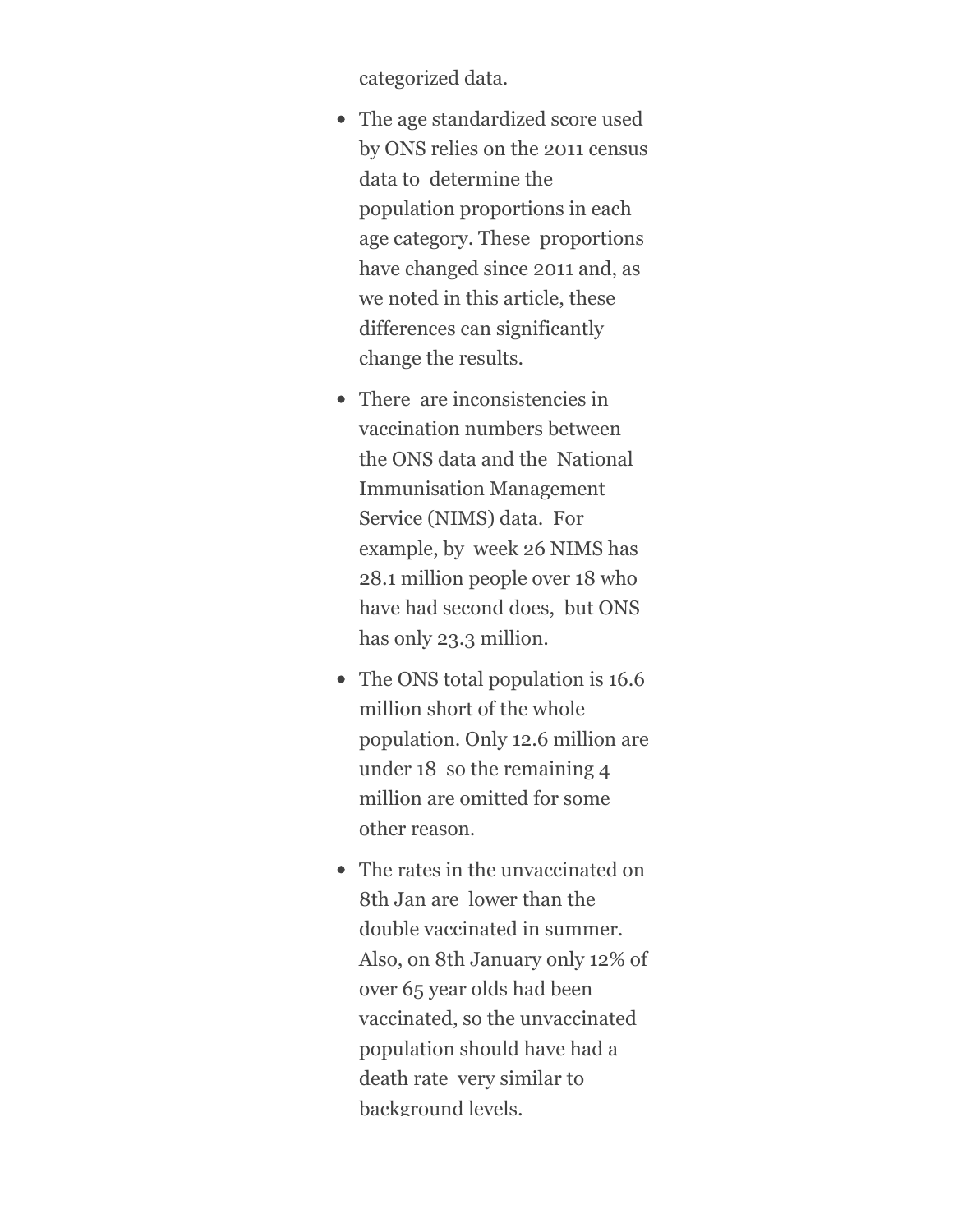• The wildly increasing weekly age adjusted mortality rates (for non-Covid related deaths) for the 38 million unvaccinated population in January are totally inconsistent with weekly changes in previous years. Although this population excludes the under 18s and the 1.2 million (mainly over 65s) who had by then recieved their first dose, we would not expect the mortality rate for this population to be drastically different to the mortality rate for England seen in recent years as reported in a different ONS report.

background levels.

Ultimately we need to exclude unnatual deaths such as murders, accidents and suicides since these may introduce bias between the cohorts, especially in the young age categories where the overall death numbers are small.

Here is Table 4 data the raw data, for Covid-19 deaths, as provided by the ONS: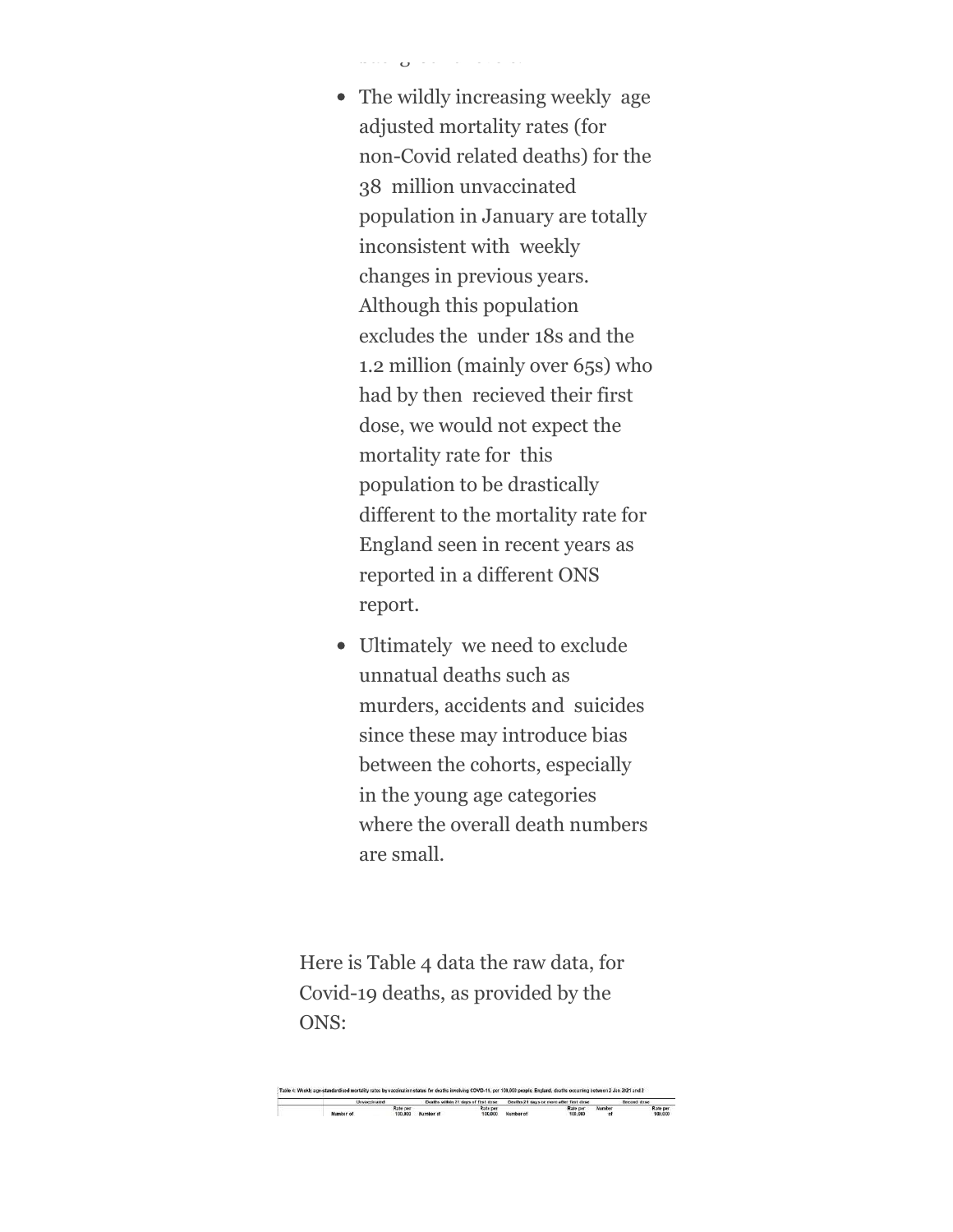| Weekending Week   |    | deaths | Population penulation |      | deaths |           | Population population | deaths         | Population   | proclation | draths | Prostation proviation |       |
|-------------------|----|--------|-----------------------|------|--------|-----------|-----------------------|----------------|--------------|------------|--------|-----------------------|-------|
| 08-146-21         |    | 4,788  | 37.803.666            | 14.3 | 157    | 1,199,228 | 25                    | 37             | 89,296       | 52         |        | 267.629               |       |
| 15-146-21         |    | 6.059  | 38.515.424            | 24.0 | 509    | 2.110.052 | 33                    | 189            | 335 607      | 114        | 14     | 399.963               | 0.5u  |
| $22 - 386 - 21$   |    | 6.563  | 34.737.408            | 43.7 | 600    | 3 838 226 | 44                    | 262            | 570,533      | 10.7       | 25     | 408,528               | os.   |
| 29-Jan-21         |    | 5,164  | 32.897.999            | 56.2 | 985    | 4.835.633 | 5.5                   | 340            | 1,142,784    | 惑發         | 25     | 411,079               | 0.5   |
| 05-Feb-21         |    | 3,520  | 31.004.185            | 53.1 | 797    | 5,499,801 | 53                    | 750            | 2,418,413    | 7.2        | ïř     | 421.167               | 0.5u  |
| $12 - F + 8 - 21$ |    | 2.419  | 28.941.393            | 488  | 439    | 5,794,547 | 53                    | B3D            | 4.170.308    | 47         |        | 435.150               | 0.3u  |
| 19-Feb-21         |    | .625   | 27.025.851            | 38.0 | 216    | 5,877,448 | 43                    | 965            | 5.954.438    | 4.2        | 25     | 452,826               | 0.5   |
| 26-Fab-21         |    | 997    | 26 261 345            | 25.5 | 157    | 5.753.015 | 56                    | yso            | 7,815,751    | źź         |        | \$10,015              |       |
| 05.Mar.21         |    | 654    | 23,795,540            | 18.8 | \$3    | 5.159.090 | 69                    | 549            | 8 709 045    | 21         |        | 676.798               |       |
| 12-Mar-21         |    | 389    | 22.496.119            | 10万  | 33     | 4.544.547 | 45                    | 452            | 11.357.055   | 15         |        | 944, 609              | 0.7   |
| 19-Mar-21         |    | 237    | 20 222 106            | 73   | 17     | 5.050 636 | 36 u                  | 335            | 12.736.283   | $12^{1}$   | ă      | 1.333.720             |       |
| 28-Mar-21         | 12 | 166    | 18.316.034            | 53   | 15     | 5,482.719 | 45 u                  | 251            | 13.350.491   | $+0$       | 17     | 2.183.425             | 0.2 u |
| 02-Apr-21         | 13 | 20     | 17.224.336            | 32   | n      | 5.231.004 |                       | 160            | 13,057,084   | 0.9        | 25     | 3,792,492             | 6.1   |
| 09.Apr-21         | 14 | 84     | 16940,669             | 3.1  |        | 3,211,115 |                       | 3.18           | 13,722,962   | 10         | 27     | 5,434,251             | 0.1   |
| 16-Asr-21         |    | 54     | 16.044.821            | 2.1  | 5      | 1,654,254 |                       | 98             | 13,828,421   | 1.4        | 28     | 7,284,379             | 0.1   |
| $23 - 4 + 21$     |    | 46     | 15,927,073            | 24   |        | 1.078.637 |                       | $\overline{a}$ | 13.095.580   | 1.8        | tá     | 9.213.443             | 0.0 u |
| 30-Apr-21         |    | 34     | 15,509,284            | 18   | G      | 1,231,898 |                       | 43             | 11,699.011   | 15         | 24     | 10,867,328            | 0.1   |
| G7-May-21         | 18 | 30     | 15.030.867            | tio  | a      | 1,347,207 |                       | 38             | 10, 103, 566 | 1.7        | 28     | 12,525.914            | O.1   |
| 14-May-21         | 18 | 19     | 14:401.985            | GS u |        | 1.482.992 |                       | żΧ             | 9.050,935    | $+5$       | 18     | 14.347.809            | 0.1 u |
| $21 - M + 27$     | 21 | 17     | 13 574 870            | 0.8u | o      | 1,917,779 |                       | 19             | 7,767,800    | 14         | 17     | 16.025.854            | 0.0u  |
| 28-May-21         |    | 14     | 12851588              | 0.7u |        | 2.165.004 |                       | 20             | 8,225,273    | 1.5        | 23     | 18,037,385            | 0.1   |
| 64-Jun-21         | 53 | 18     | 12.358.247            | 0.9u |        | 2.033.912 |                       | šú             | 5.306.785    | 0.7u       | 27     | 19.575.469            | 0.1   |
| 11-266-21         | 21 | 20     | 11,757,509            | 08   |        | 1.806.631 |                       | ٦Ü             | 4.641.598    | 1.2u       | 20     | 21,059,770            | ö.t   |
| Bidan 21          | 3i | 13     | 10 970 992            | 百百日  |        | 1,870.921 |                       |                | 4.381,714    | 1.4u       | 28     | 22,035.117            | O.1   |
| 35.Jun.21         | 58 | 26     | 10.125.621            | 12   |        | 2.221.421 |                       |                | 1.236.381    |            | 48     | 22,669,600            | 0.1   |
| 02-34-21          |    | 35     | 9531364               | 16   |        | 2.217.764 |                       |                | 4,186,631    | 211        | 63     | 23,309,568            | 0.2   |

Here is Table 5 data the raw data, for all-cause deaths except for Covid-19, as provided by the ONS:

|                    |    |           | Unwaccmated |                     |              |            | Deaths within 21 days of first dose |                  | Deaths 21 days or more after first dose |                     |               | Second dose |                     |
|--------------------|----|-----------|-------------|---------------------|--------------|------------|-------------------------------------|------------------|-----------------------------------------|---------------------|---------------|-------------|---------------------|
|                    |    | Number of |             | Rate per<br>100,000 | Number<br>of |            | Rate per<br>101,000                 | <b>Number</b> of |                                         | Rate per<br>130,000 | <b>Number</b> |             | Rate per<br>100,000 |
| Week ending Week a |    | deaths    | Population  | population          | deaths       | Population | population.                         | deaths           | Peculation                              | pepulation          | of deaths     | Population  | population          |
| 08-Jan-21          |    | 7.412     | 37 801 666  | 22.0                | 378          | 1.199.228  | 88                                  | 42               | 89,296                                  | 5.8                 | 17            | 267,820     | 150                 |
| $15$ -Jan-21       |    | 6,900     | 36.511.424  | 26.5                | 090          | 2,110,062  | 8.6                                 | 195              | 335,607                                 | 10.5                | 87            | 599,983     | 9.3                 |
| 22-Jan-21          |    | 8,049     | 34,737,408  | 37.6                | 1,315        | 3.638.226  | 9.3                                 | 297              | 570,533                                 | 11.1                | 141           | 406,528     | 8.1                 |
| $29 - 140 - 21$    |    | 4,945     | 32,897,999  | 47.7                | 1,999        | 4,895,631  | 10.7                                | 541              | 1.142.784                               | 12.2                | 139           | 411.079     | 3.3                 |
| 05-Feb-21          |    | 4,100     | 31 DO4 385  | 55.4                | 1.911        | 5,499,601  | 13.1                                | 1,149            | 2,418,413                               | 11.1                | 184           | 421.167     | E.2                 |
| 12-Reb-21          |    | 3,401     | 28 941 393  | 63.9                | 1.508        | 5,794,547  | 16.7                                | 2.009            | 4.170.308                               | 11.6                | 202           | 435.150     | 48                  |
| $11.7 - 21$        |    | 2,998     | 27.025.851  | 66.1                | 1.325        | 5,877,448  | 24.6                                | 2,999            | 5.984.438                               | 13.1                | 208           | 452 828     | 7.6                 |
| 21-Feb-21          |    | 2.188     | 25,261,345  | 53.9                | 1,705        | 5,753,015  | 33.7                                | 3.705            | 7,815,751                               | 16.4                | 235           | 510,095     | 8.9                 |
| 05-Mar-21          |    | 1.839     | 23.795.540  | 47.9                | 668          | 5,159,690  | 43.9                                | 3.996            | B.709.045                               | 14.5                | 257           | 676,798     | 7.8                 |
| 12-Mar-21          | 1Ė | 1,620     | 22.496.119  | 45.4                | 444          | 4.544.647  | 45.5                                | 4.713            | 11:357.055                              | 16.7                | 342           | 544,809     | 7.4                 |
| 19-Mar-21          | 11 | 1.372     | 20.222,106  | 42.3                | 319          | 5,050,638  | 52.5                                | 4,819            | 12,736,263                              | 16.9                | 470           | 1,333,720   | 7.0                 |
| 36-Mar-21          | 12 | 1,183     | 18,316,034  | 80.7                | 235          | 5,482,719  | 30.0                                | 6,756            | 13,380,491                              | 18.7                | 711           | 2,183.625   | 2.3                 |
| $02.409 - 21$      | 13 | 1,025     | 17.224.336  | 18.8                | 190          | 5,251,694  | 39.9                                | 4.531            | 13,057,564                              | 24.3                | 1.555         | 3,792,492   | 7.4                 |
|                    |    |           |             |                     |              | 115        | 35.9                                | 4.156            | 13,722,962                              | 32.4                | 1,685         | 5.434 251   | 7.4                 |
|                    |    |           |             |                     |              | 254        | 45.4                                | 3,721            | 13 828 421                              | 46.0                | 2.273         | 7,284,379   | 83                  |
|                    |    |           |             |                     |              | 637        | 48.7                                | 3,200            | 13,095,580                              | 61.7                | 2,946         | 9,213.443   | 9.4                 |
|                    |    |           |             |                     |              | 898        | 35.4                                | 2,734            | 11,699.011                              | 77.6                | 3,394         | 10,867,328  | 10.3                |
|                    |    |           |             |                     |              | 207        | 37.0                                | 2.266            | 10.393.566                              | 92.3                | 4,137         | 12:528.914  | 11.7                |
|                    |    |           |             |                     |              | 892        | 48.1                                | 1,890            | 9.060.935                               | 97.2                | 4.626         | 14,347,609  | 12.7                |
|                    |    |           |             |                     |              | 779        | 18.7u                               | 1,441            | 7.787.800                               | 97.5                | 4,946         | 16:025 854  | 13.3                |
|                    |    |           |             |                     |              | 004        | 27.0                                | 1,245            | 8,225,273                               | 106.8               | 5.054         | 18,037.385  | 13.1                |
|                    |    |           |             |                     |              | 912        | 28.5u                               | 1.007            | 5,306,785                               | 100.0               | 5.325         | 19.575.458  | 13.7                |
|                    |    |           |             |                     |              | 631        | 33.5u                               | 660              | 4,641,596                               | 96.0                | 5.408         | 21,099,770  | 13.7                |
|                    |    |           |             |                     |              | 921        |                                     | 607              | 4.381.714                               | 94.6                | 5.510         | 22,035.117  | 137                 |
|                    |    |           |             |                     |              | 421        |                                     | 634              | 4.235.381                               | 95.2                | 5.538         | 22,689,850  | 13.9                |
|                    |    |           |             |                     |              | 764        |                                     | 888              | 4.156.631                               | 87.2                | 5,881         | 23,309.558  | 14.6                |

Norman Fenton



Finally, here is the data we used to calculate combined all-cause age adjusted mortality rates and the weighted vaccinated mortality rate.

|                          |           |                            | Unsuccinated             |                               |                 | Deaths within 24 days of first dose |                                | Deaths 21 days or roote after first does |                      |                               |                | Second doss |                             |                         |                                            |
|--------------------------|-----------|----------------------------|--------------------------|-------------------------------|-----------------|-------------------------------------|--------------------------------|------------------------------------------|----------------------|-------------------------------|----------------|-------------|-----------------------------|-------------------------|--------------------------------------------|
|                          |           | <b>Mardon</b>              |                          | Rate per                      | 100,000 Mundais |                                     | <b>Rate per</b><br>100/009     | Wurdekin of                              |                      | <b>Rote net</b>               | 100,000 Number |             | <b>Buts per</b><br>100,000  | Total.<br>veccinated    | Wrighted<br>Vaccinated<br><b>Mortality</b> |
| Week redita<br>05-Jan-21 |           | Winnie of deaths<br>12.200 | Population<br>57 801 656 | possiblion of deaths.<br>38.3 | 535             | 1.199.228                           | Population potatistion<br>11.3 | deaths<br>76                             | Population<br>01:200 | population of deaths.<br>10.8 | 38             | 287,629     | Penulation peculation<br>15 | population<br>1.550.153 | Ridge<br>98                                |
| $15 - 24$                |           | 12,989                     | 58.511.424               | 53.6                          | 699             | 2.110.062                           | 12.8                           | 378                                      | 335,607              | 220                           | 301            | 336,963     | 38                          | 2845832                 | 12.6                                       |
| ZZ-Jpn-21                |           | 12.613                     | 54,737,408               | 81.3                          | 1.015           | 3.638,228                           | 73.7                           | 950                                      | 570.833              | 21.8                          | 188            | 406,528     | 56                          | 4.815.287               | 145                                        |
| 29-Jan-21                |           | 10.109                     | 32.897.999               | 103.9                         | 2.554           | 4.895.831                           | 16.2                           | 361                                      | 1.142.784            | 191                           | 164            | 411,079     | 38                          | 6.449.494               | 159                                        |
| 05/549-21                |           | 7.620                      | 31.004.385               | 108.4                         | 2 708           | 5.499.801                           | 18.3                           | 1,889                                    | 2418.413             | 18.3                          | 201            | 421,167     | 6.6                         | 8.339.381               | 17.7                                       |
| 12-Feb-21                |           | 5.820                      | 28.941.353               | 112.6                         | 1.947           | 5,794,547                           | 22.0                           | 2,889                                    | 4.170.308            | 16.4                          | 219            | 435.150     | 52                          | 10:400.005              | 19.1                                       |
| 13.Feb.21                |           | 4.623                      | 27.025.951               | $10.6 - 1$                    | 1.641           | 5, 877, 448                         | 39.1                           | 3,964                                    | 5,991,438            | 17.2                          | 351            | 452,826     | 8.0                         | 12.314.712              | 226                                        |
| 29-Path-21               |           | 3.195                      | 25.261.345               | 79.4                          | 1:262           | 5.753,015                           | 39.2                           | 4,455                                    | 7,615,751            | 17.1                          | 241            | 010.095     | 59                          | 14.078.861              | 257                                        |
| QL-Mar.21                |           | 2.483                      | 23,735,540               | 63.8                          | TELL            | 5 159 690                           | <b>BOR</b>                     | 4,545                                    | 8,703,045            | 伍布                            | 765            | 676,758     | 7B                          | 15:545.533              | 27.9                                       |
| 12-Mar-21                |           | 2.009                      | 22,490,119               | 35.0                          | 477             | 4,564,647                           | 49.8                           | 5,170                                    | 11,357,055           | 18.2                          | 363            | 944,609     | 61                          | 10.040.311              | 36.2                                       |
| 19.5dai.21               |           | 029                        | 20.223.106               | 32.0                          | 550             | 5.050.018                           | 56.0                           | 5.154                                    | 12.734.283           | 18.1                          | 479            | 1.333,720   | 70                          | 19.120.019              | 27.3                                       |
| 26-Mar-21                | 12        | 342                        | 18.316.034               | 46.0                          | 250             | 5.482,719                           | 40.5                           | 5.937                                    | 13,380.491           | 19.7                          | 728            | 2.183.425   | 75                          | 21.026.635              | 23.8                                       |
| 02-Apr-21                | <b>T3</b> | 1.115                      | 17:224.336               | 42.0                          | 198             | 5.251.094                           | 389                            | 4.051                                    | 13067.854            | $^{52}$                       | .165           | 3.792.492   | 75                          | 22.111.850              | 25                                         |
| 00-Apr-21                | 164       | .003                       | 16,983,659               | 35.7                          | 133             | 3.211.115                           | 35.9                           | 4.274                                    | 13,722,962           | \$5.4                         | 1.712          | 5.434.251   | 75                          | 22.368.528              | 29.5                                       |
| 15-Apr-21                | 15        | 828                        | 16,544,821               | \$8.7                         | 9è              | 1.864,254                           | 45.4                           | 3,819                                    | 13,828,421           | 47.4                          | 2.250          | 7.284.379   | 84                          | 22.777.054              | 348                                        |
| $23.427 - 21$            | w         | 841                        | 15.927.073               | 40.7                          | 47              | 1.078,637                           | 46.7                           | 3,984                                    | 13/095.580           | 63 B                          | 2.960          | 9.213.443   | \$4                         | 23.987.660              | 413                                        |
| 30-Apr-21                | 17        | 742                        | 15.509.284               | 33.6                          | 30              | 1,231,898                           | 35.4                           | 2,777                                    | 11:699.011           | 79.1                          | 3.418          | 10.867,328  | 10.4                        | 23.798.237              | 45.1                                       |
| 07-May-21                | u         | 621                        | 15,030,867               | 33.0                          | 33              | 1.347,207                           | 37.0                           | 2,302                                    | 10.393.566           | <b>54.0</b>                   | 4.165          | 12.026.914  | 118                         | 24.259.607              | 48.4                                       |
| 54-MAx-21                | 54        | 597                        | 14.401.995               | 31.8                          | $_{00}$         | 1 482 992                           | 48.1                           | 1,857                                    | 9 060 935            | BB B                          | 4644           | 14.347.609  | 127                         | 24 891 436              | 462                                        |
| $21$ -May-21             | 25        | 617                        | 13,574,870               | 33.5                          | $+2$            | 1.917.779                           | 13.7                           | 1,460                                    | 7.767.800            | 96.6                          | 1.965          | 10.025.854  | 13.4                        | 25.711.433              | 39.0                                       |
| 26-May-21                | 21        | 939                        | 12.851.558               | 26.7                          | 23              | 2.165,004                           | 27.0                           | 1,208                                    | 6,225,273            | 105.3                         | 1.057          | 18.037,385  | 13.2                        | 26.427.882              | 357                                        |
| 04-An-21                 | 22        | 520                        | 12,356,347               | 29.5                          | <b>TB</b>       | 2,011,912                           | 28.5                           | 1,017                                    | 5,306,785            | 100.7                         | 5.352          | 19.575.469  | 13.7                        | 26.936.106              | 12.0                                       |
| $15 - 1 + 21$            | 23        | 450                        | 11.757.509               | 20.0                          | 15              | 1.808,831                           | 33.5                           | 850                                      | 4.641.985            | <b>DO 1</b>                   | 1417           | 21.050,770  | 13.8                        | 27.907.997              | 394                                        |
| <b>第4点21</b>             | 24        | 481                        | 10.970.982               | 28.4                          |                 |                                     |                                | 712                                      | 4.381.714            | <b>bs</b> b                   | 5.530          | 22 035, 117 | 13.7                        | 26.416.831              | 29.4                                       |
| 25-3.6-21                | 23        | ano.                       | 10.125.621               | 26.3                          |                 |                                     |                                | 042                                      | 4,231,381            | 55.2                          | 1.586          | 22,000,000  | 140                         | 25.904.561              | 288                                        |
| 02-24-21                 | 25        | 438                        | 9.531.364                | 25.1                          |                 |                                     |                                | 568                                      | 4.198.831            | \$54.91                       | 5.944          | 23.309.568  | 147                         | 27 408 199              | 28.1                                       |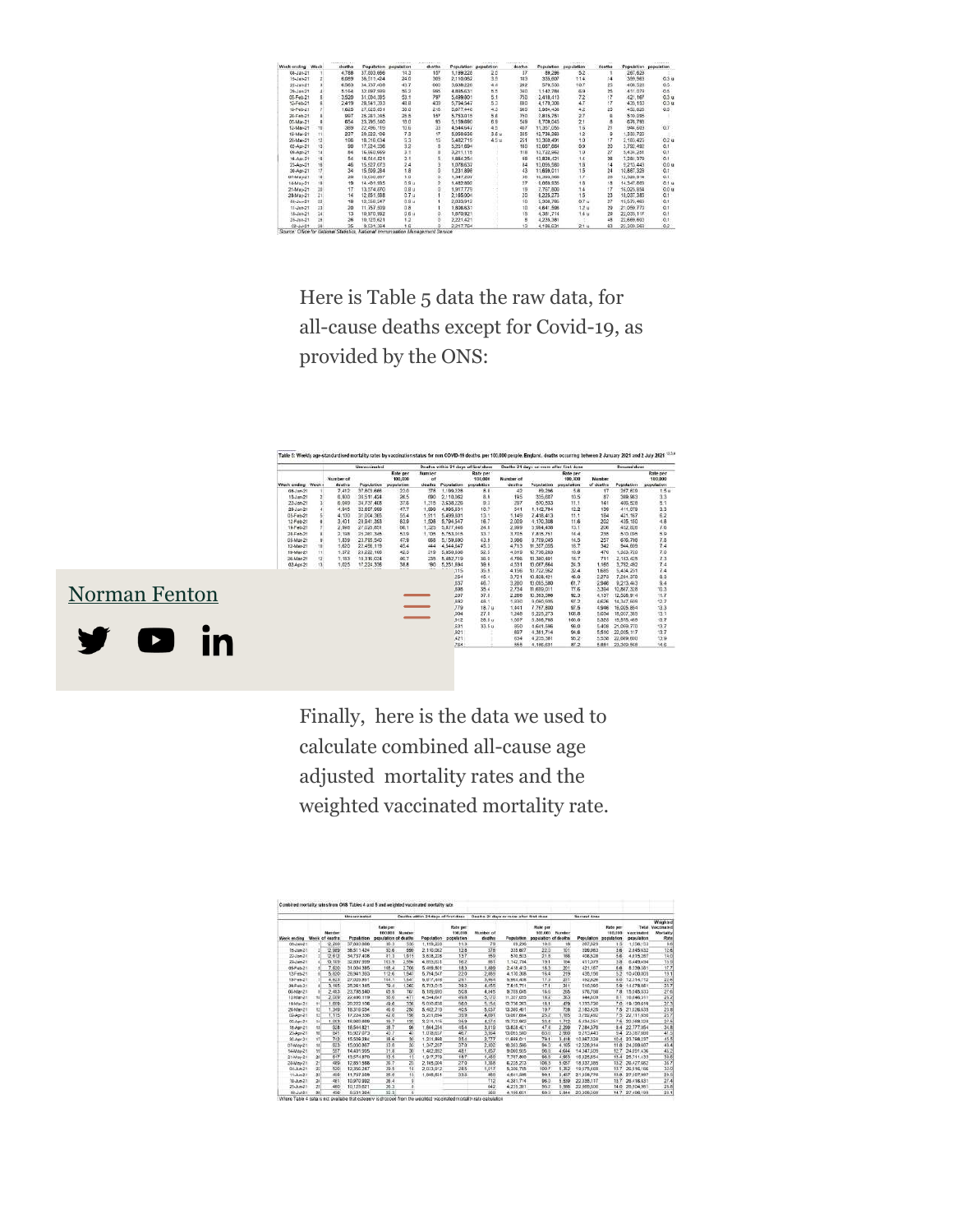## $\equiv$ 4. Age-stanuardised mortality rates

Age-standardised mortality rates (ASMRs) are used to allow for comparisons to be made between populations that may contain different overall population sizes and proportions of people of different ages. The 2013 European Standard Population is used to standardise age-specific rates to a consistent population. The formula used to calculate the weekly age-standardised mortality rates per 100,000 for week w is:

$$
ASMR_w = \frac{1}{\sum_i ESP_i} \sum_i \frac{D_{i,\,w}}{P_{i,\,w}} \bullet \ 100,000 \ \bullet \ ESP_i
$$

where:

- . wis the week number for which we calculate the ASMR
- *i* is the age group
- ESP<sub>i</sub> is the standard population for age group *i*
- $D_{i,w}$  is the number of deaths for age group *i* occurring in week w
- $P_{i,w}$  is the population for age group *i* alive at the beginning of the week w

To calculate the ASMRs by vaccination status, those aged under 10 years were not used, as the associated dataset includes only those aged nine years and over because it is linked to the 2011 census.



Recent Posts See All

|                                      | Deaths<br>Cases | %     |  |
|--------------------------------------|-----------------|-------|--|
| vaccinated                           | 19693           | 0.010 |  |
| unvaccinated                         | 52846<br>6      | 0.011 |  |
|                                      |                 |       |  |
|                                      | >50 category    |       |  |
| <b>ALCOHOL: ALCOHOL: ALCOHOL: 18</b> | Deaths<br>Cases | %     |  |

\*\*\*